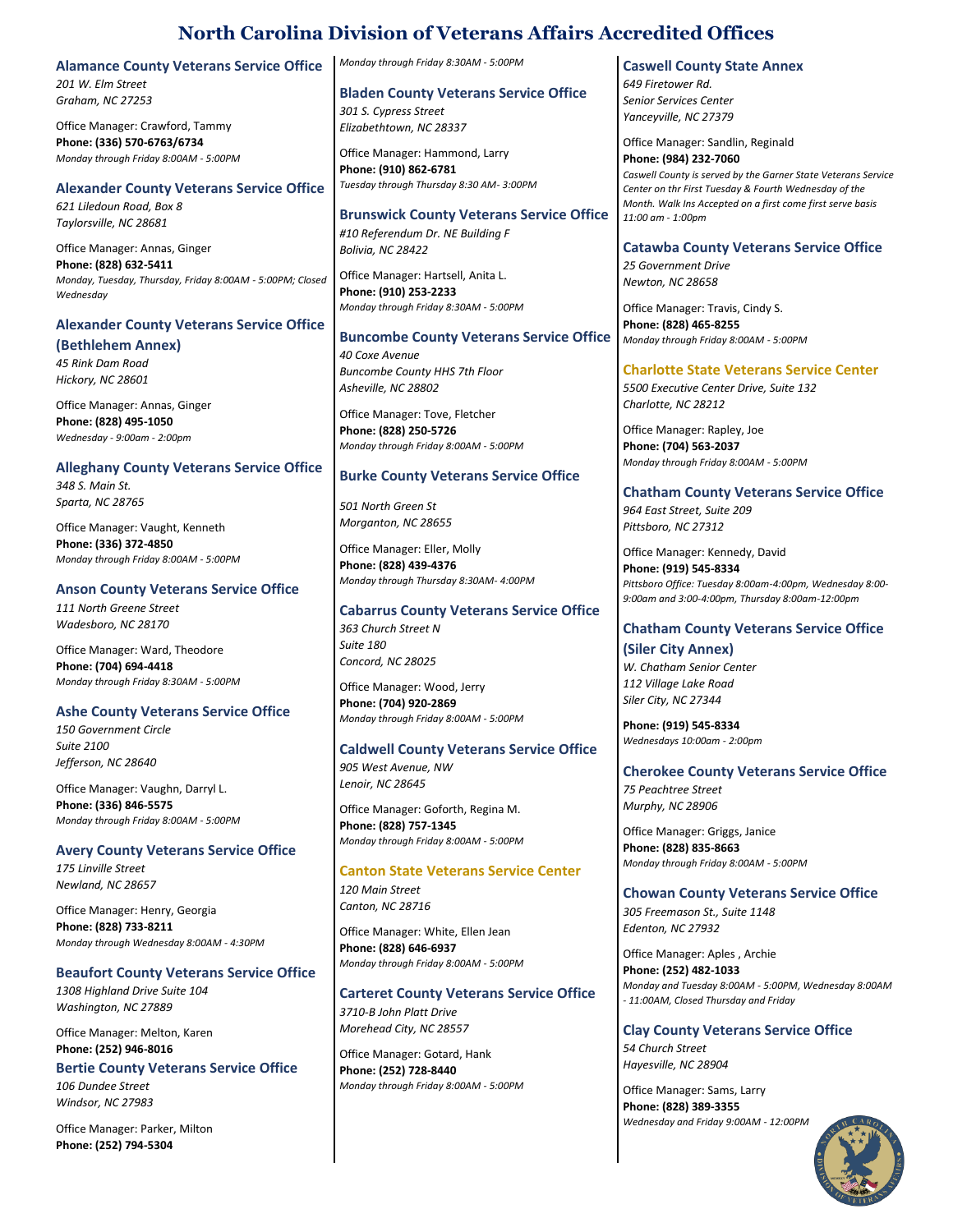## **Clemmons State Veterans Service Center**

*3802-C Clemmons Rd. Clemmons, NC 27012*

Office Manager: West, Barry M. **Phone: (336) 766-1496** *Monday through Friday 8:00AM - 5:00PM*

# **Cleveland County Veterans Service Office**

*311 E. Marion Street Shelby, NC 28150*

Office Manager: Conn, Debra **Phone: (704) 484-4803** *Monday through Friday 8:00AM - 5:00PM*

## **Columbus County Veterans Service Office**

*805 Pinckney Street Whiteville, NC 28472*

Office Manager: Sellers, Kim **Phone: (910) 640-6638** *Monday, Wednesday, Thursday, Friday 8:30AM - 4:00PM, Closed from 12-1pm*

## **Craven County Veterans Service Office**

*2402 Dr. MLK Jr. Blvd New Bern, NC 28562*

Office Manager: Futrell, Jeff **Phone: (252) 636-6611** *Monday through Friday 8:00AM - 5:00PM*

# **Cumberland County Veterans Service Office**

*301 E. Russell Street Fayetteville, NC 28301*

Office Manager: Redrick, Eric

**Phone: (910) 677-2970** *Monday through Thursday 8:00AM- 3:00PM; Friday 8:00AM - 11:30AM*

## **Dare County Veterans Service Office**

*107 Exeter Street, Room Manteo, NC 27954*

Office Manager: O'Sullivan, Patricia **Phone: (252) 475-5604** *Monday through Friday 8:00AM - 5:00PM*

### **Davidson County Veterans Service Office**

*913 Greensboro Street Suite 101 Lexington, NC 27292*

Office Manager: Johnson, Ricky **Phone: (336) 242-2037** *Monday through Friday 8:00AM - 4:00PM*

## **Davie County Veterans Service Office**

*277 Meroney Street Mocksville, NC 27028*

Office Manager: Tomlin, Erica "Megan" **Phone: (336) 753-6225** *Monday through Friday 8:00AM - 4:30PM*

### **Duplin County Veterans Service Office**

*169 Mallard St. Kenansville, NC 28349*

Office Manager: Drakeford, Laura **Phone: (910) 296-2114** *Monday through Friday 8:00AM - 5:00PM*

### **Durham County Veterans Service Office**

*414 E. Main Street 1st Floor Durham, NC 27701*

Office Manager: Ravin, Lois **Phone: (919) 560-8387** *Monday through Friday 8:00AM - 4:00PM*

### **Durham VAMC NCDVA Service Office**

*508 Fulton St. Room B1004 Durham, NC 27701*

Office Manager: Benson, Janelle **Phone: (919) 286-0411 ext. 6604** *Monday through Friday 9:00 AM to 3:30 PM*

## **Eastern Band of Cherokee Nation**

*43 John Crowe Hill Road Cherokee, NC 28719*

Office Manager: Arch, JD **Phone: (828) 359-6195** *Monday through Friday 8:00 AM - 5:00 PM*

# **Edgecombe County**

**(Rocky Mount Annex)** *110 Fountain Park Drive Rocky Mount, NC 27809*

Office Manager: Johnson, Sherry **Phone: (252) 977-3306 ext. 244** *Mondays 8:30am - 3:30pm*

## **Edgecombe County**

### **Veterans Service Office** *201 St. Andrews Street*

*Tarboro, NC 27886*

Office Manager: Johnson, Sherry **Phone: (252) 641-6286** *Tuesday through Friday 8:00AM - 5:00PM*

## **Elizabeth City State Veterans Service**

**Center** *1023 US 17 South, Suite 2 Elizabeth City, NC 27909*

Office Manager: Abbott, Jarvis **Phone: (252) 331-4741** *Monday through Friday 8:00AM - 4:00PM*

### **Fayetteville State Veterans Service Center** *225 Green Street Suite 903 Fayetteville, NC 28301*

Office Manager: Murphy, Tony **Phone: (910) 778-5888** *Monday through Friday 8:00AM - 5:00PM*

### **Fort Bragg Soldier Support Center NCDVA Office**

*2483 Normandy Drive, Room BB33 Fort Bragg, NC 28307*

Office Manager: Washington, Brenetta **Phone: (910) 908-3482** *Monday through Friday 8:00 AM - 4:00 PM*

### **Franklin County Veterans Service Office**

*Court House Annex, 113 S. Main Street Room 103 Louisburg, NC 27549*

Office Manager: Wilkins, Brenda **Phone: (919) 496-1939** *Monday through Friday 8:00AM - 5:00PM*

## **Garner State Veterans Service Center**

*315 Bellaris Court Garner, NC 27529*

Office Manager: Sandlin, Reginald **Phone: (984) 232-7060** *Monday through Friday 8:00AM - 5:00PM*

## **Gaston County Veterans Service Office**

*965 Roberts Drive Gastonia, NC 28054*

Office Manager: Byers, Sevilla **Phone: (704) 866-3606** *Monday through Friday 8:00AM - 5:00PM*

## **Gates County Veterans Service Office**

*Board of Elections, 112 Court Street Gatesville, NC 27938*

Office Manager: Stephens, Chad **Phone: (252) 357-1780** *(Thursdays 1:00pm – 3:00pm)*

## **Graham County State Annex**

*12 North Main Street Robbinsville, NC 28771*

Office Manager: White, Ellen Jean **Phone: (828) 646-6937** *Graham County is served by the Canton State Veterans Service Center on the 1st and 3rd Wednesday of the month 10:00 AM - 3:00 PM*

**Granville County Veterans Service Office** *107 Lanier Street Oxford, NC 27565*

Office Manager: Vaughan, Dr. Douglas M **Phone: (919) 693-1484** *Monday through Friday 8:30AM - 3:00PM*

# **Greene County Veterans Service Office**

*229 Kingold Blvd, Greene County Office Complex Snow Hill, NC 28580*

Office Manager: Edmundson, Ray **Phone: (252) 747-7320** *Monday and Tuesday 9:00AM - 1:00PM*

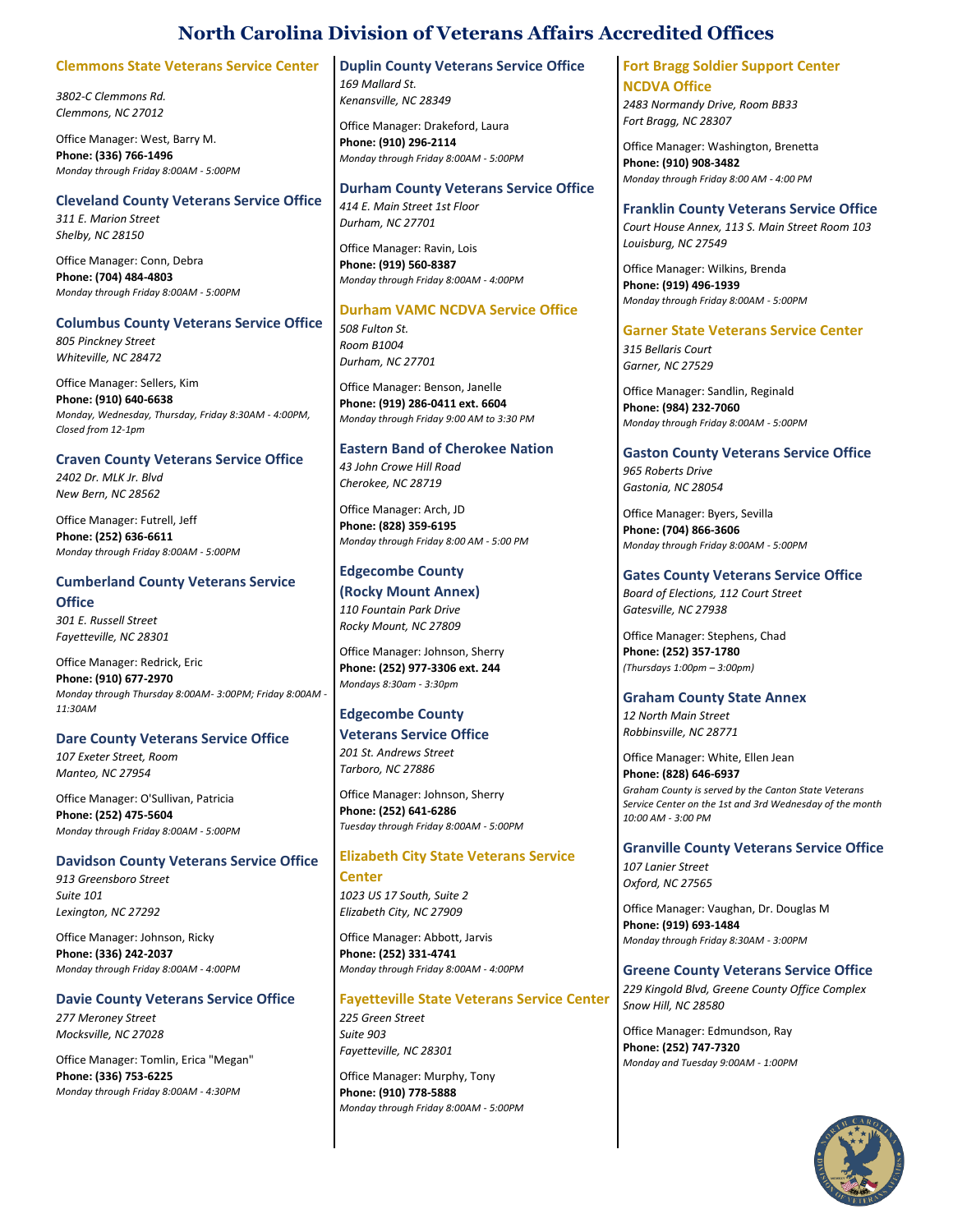## **Greenville State Veterans Service Center**

*3740 South Evans Street, Suite A Greenville, NC 27858*

Office Manager: Brock, Fred **Phone: (252) 355-9052** *Monday through Friday 8:00AM - 5:00PM*

# **Guilford County Veterans Service Office**

**Greensboro** *1203 Maple Street*

*Greensboro, NC 27405*

Office Manager: Nicholson, Justin **Phone: (336) 641-2957** *Monday through Friday 8:00AM - 5:00PM*

# **Guilford County Veterans Service Office High Point**

*325 E. Russell Ave Room 145 High Point, NC 27260*

Office Manager: Lamonds, Andrea **Phone: (336) 641-7929** *Monday through Friday 8:00AM - 5:00PM*

## **Halifax County Veterans Service Office**

*26 North King Street Halifax, NC 27839*

Office Manager: Whitton, Shelly **Phone: (252) 583-1688 option 1** *Monday through Friday 8:30AM - 5:00PM*

## **Harnett County Veterans Service Office**

*817 S 8th Street Lillington, NC 27546*

Office Manager: Truesdale, Eric **Phone: (910) 893-7574** *Monday through Friday 8:00AM - 5:00PM;*

*Office Closed 12:00PM - 1:00PM*

## **Haywood County Veterans Service Office**

*215 North Main Street Waynesville, NC 28786*

Office Manager: Allred, Stephen **Phone: (828) 452-6634** *Monday through Friday 8:00AM - 5:00PM*

## **Henderson County Veterans Service**

**Office** *1200 Spartanburg Highway Suite 200*

*Hendersonville, NC 28792*

Office Manager: Murdock, Mike **Phone: (828) 697-4817** *Monday 8:30AM - 5:00PM, Tuesday and Wednesday 8:30 AM - 2:30 PM, Thursdays by Appointment*

# **Hertford County Veterans Service Office**

*704 North King Street Winton, NC 27986*

Office Manager: Stephens, Chad **Phone: (252) 358-7811** *Monday through Friday 8:30AM - 5:00PM (Mon, Tues, Wed & Fri 8:30am – 5:00pm) (Thurs. 8:30 – 12:00pm)*

# **Hickory State Veterans Service Center**

*1985 Tate Blvd S.E., Suite 113 Hickory, NC 28602*

Office Manager: Anderson, Crystal Dawn **Phone: (828) 322-6616** *Monday through Friday 8:00AM - 5:00PM*

## **Hoke County Veterans Service Office**

*129 West Elwood Ave. Raeford, NC 28376*

Office Manager: Haliburton, Jack **Phone: (910) 875-2147** *Monday, Wednesday, and Friday 8:00AM - 1:00PM; Tuesday and Thursday 1:00PM - 6:00PM*

## **Hyde County Veterans Service Office**

*1223 Main St. Swan Quarter, NC 27885*

Office Manager: Stotesberry, Sherry **Phone: (252) 926-4383** *Mondays and Wednesday 9:00 am - 1:00 pm*

# **Iredell County Veterans Service Office**

*200 S. Center Street Statesville, NC 28677*

Office Manager: Stroud, Brad J. **Phone: (704) 878-3135** *Monday, Tuesday, Thursday, Friday 8:00AM - 5:00PM; Closed Wednesday*

# **Iredell County Veterans Service Office**

**(Mooresville Annex)** *610 E Center Ave. Mooresville, NC 28115*

Office Manager: Reiter-Hill, Gennifer **Phone: (704) 664-3869** *Wednesday 8:00AM - 5:00PM*

## **Jackson County Veterans Service Office**

*100 County Services Park Sylva, NC 28779*

Office Manager: Setzer, Sheila **Phone: (828) 631-2231** *Monday through Friday 8:00AM - 5:00PM*

**Johnston County Veterans Service Office** *309 E. Market Street Smithfield, NC 27577*

Office Manager: Boyette, Robert **Phone: (919) 989-5067** *Monday through Friday 8:00AM - 5:00PM*

**Jones County Veterans Service Office** *418 Hwy 58 N UNIT D Trenton, NC 28585*

Office Manager: Hargett, Archie **Phone: (252) 448-1121** *Monday through Wednesday 9:00AM - 5:00PM*

# **Kinston State Veterans Service Center**

*1136 HWY 268 North Kinston, NC 28504*

Office Manager: Lugo, Antonio **Phone: (252) 522-5050** *Monday through Friday 8:00AM to 5:00PM*

**Lee County Veterans Service Office** *1615 South 3rd Street, Lee County Enrichment Center Sanford, NC 27330*

Office Manager: Sandrock, John **Phone: (919) 776-0501 ext. 2209** *Monday through Friday 8:30AM - 12:30PM*

## **Lincoln County Veterans Service Office**

*206 Gamble Drive, Suite A Lincolnton, NC 28092*

Office Manager: Patton, Alex E. **Phone: (704) 736-8506** *Monday through Friday 8:00AM - 5:00PM*

# **Lumbee Tribe Veterans Service Office**

*6984 NC HWY 711 West Pembroke, NC 28372*

Office Manager: Jacobs, Gregg **Phone: (910) 522-2210** *Call for Appointment*

## **Macon County Veterans Service Office**

*104 East Main Street Franklin, NC 28734*

Office Manager: Tabor, Leigh **Phone: (828) 349-2151** *Monday through Friday 8:00am - 12:00pm & 1:00pm-5:00pm*

# **Madison County Veterans Service Office**

*462 Long Branch Road Marshall, NC 28753*

Office Manager: Craig, Edwina **Phone: (828) 649-2722** *By Appointment, Every Other Tuesday*

# **Martin County Veterans Service Office** *205 E. Main Street*

*Williamston, NC 27892*

Office Manager: Robinson, Theodosia **Phone: (252) 789-4398** *Monday through Friday 8:30AM - 4:30PM*

**McDowell County Veterans Service Office** *100 Spaulding Road Marion, NC 28752*

Office Manager: Gouge, Doug **Phone: (828) 659-0833** *Monday through Friday 8:00AM - 4:00PM, For Appointments Call (828) 659-0821*

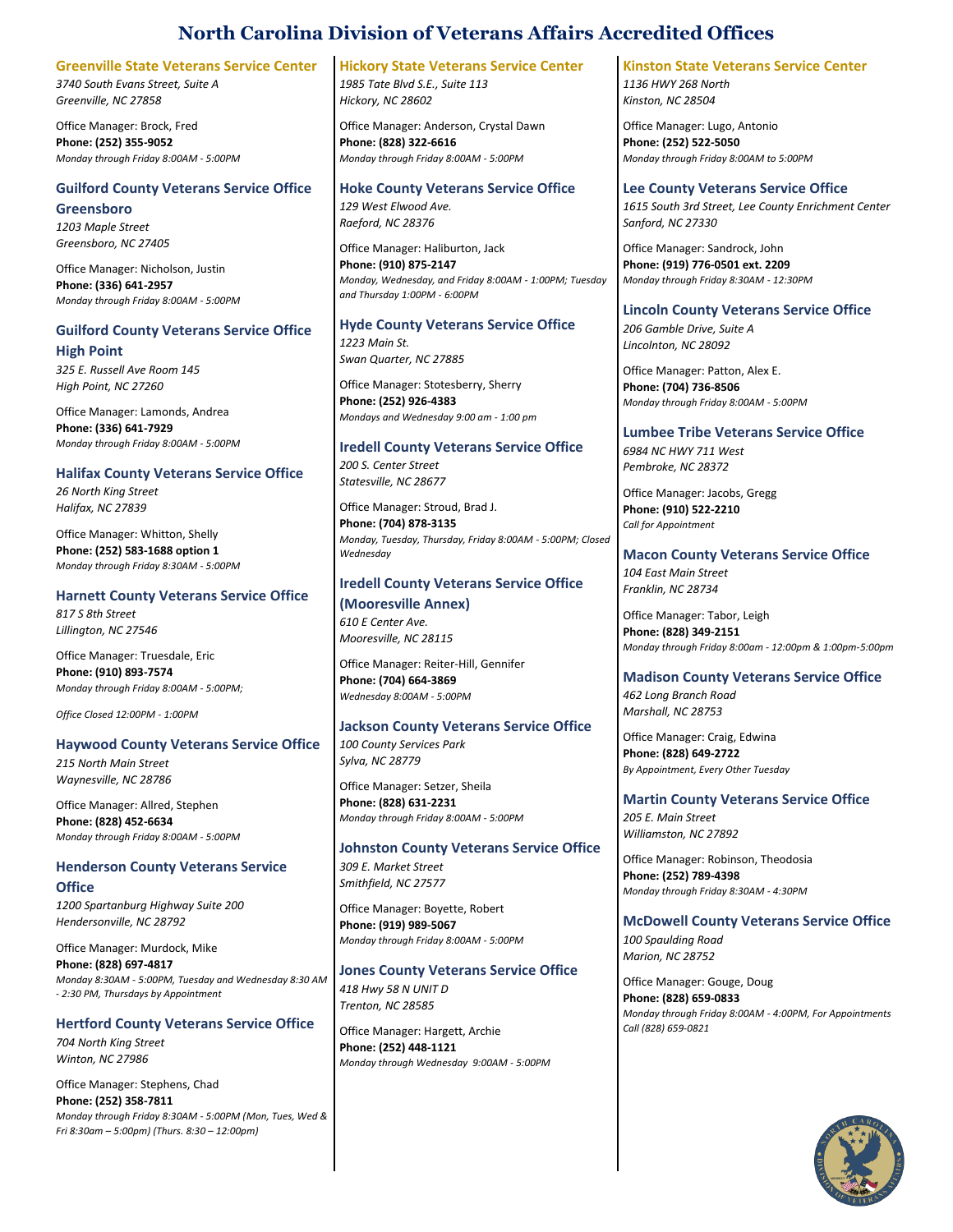# **Mecklenburg County**

**Veterans Service Office** *700 N. Tryon Street*

*Charlotte, NC 28202*

Office Manager: McGee, Janene **Phone: (704) 336-2102** *Monday through Friday 8:30AM - 3:30PM*

# **Mitchell County Veterans Service Office**

*130 Forest Service Drive Bakersville, NC 28705*

Office Manager: Williams, Eddie **Phone: (828) 688-2200** *Monday through Wednesday 8:00AM - 5:00PM*

# **Montgomery County Veterans Service Office**

*219 South Main St. Troy, NC 27371*

Office Manager: Pack, Gracia **Phone: (910) 576-4711** *Monday through Friday 8:00AM - 5:00PM*

# **Moore County Veterans Service Office**

*707 Pinehurst Avenue, Moore Co Agricultural Center Carthage, NC 28327*

Office Manager: Pedersen, James **Phone: (910) 947-3257** *Monday through Friday 8:00AM - 5:00PM*

## **Morganton State Veterans Service Center**

*301 East Meeting Street, Suite 2 Morganton, NC 28655*

Office Manager: Keffer, Valerie **Phone: (828) 430-7136** *Monday through Friday 8:00AM - 5:00PM*

## **Nash County Veterans Service Office**

*120 W. Washington Street Nashville, NC 27856*

Office Manager: Staverman, Tyler **Phone: (252) 462-2720** *Monday through Thursday 8:00AM to 5:00PM, no walk-ins after 4:00 PM*

**New Hanover County Veterans Service Office** *230 Government Center Drive Suite 36 Wilmington, NC 28403*

Office Manager: Pinder, Ellis E **Phone: (910) 798-7611/7612** *Monday through Friday 8:00AM - 5:00PM*

# **New Hanover County Veterans Service Office (Carolina Beach Annex)**

*Katie B. Hines Senior Center 308 Cape Fear Blvd Carolina Beach, NC 28428*

Office Manager: Pinder, Ellis E **Phone: (910) 798-7611/7612** *First and Third Thursday of the month, 10:00am - 12:00pm*

## **Northampton County Veterans Service Office** *100 West Jefferson Street*

*Jackson, NC 27845*

Office Manager: Hale, Diane **Phone: (252) 534-2621** *Monday through Friday 8:30AM - 5:00PM*

# **Onslow County Veterans Service Office**

*234 NW Corridor Blvd Suite 201 Jacksonville, NC 28540*

Office Manager: Duane, Lawrence **Phone: (910) 347-3309** *Monday through Friday 8:00AM - 5:00PM*

### **Orange County Veterans Service Office** *113 Mayo Street*

*Hillsborough, NC 27278*

Office Manager: Corbett, Betsy **Phone: (919) 245-2890** *Thursday & Friday 9:00am – 5:30pm*

# **Orange County Veterans Service Office**

# **(Orange County Skill Center Annex - Chapel Hill)**

*Orange County Skill Center 503 W. Franklin Street Chapel Hill, NC 27516*

**Phone: (919) 969-3032** *Thursday 9:00am – 1:00pm, By Appointment Only*

# **Orange County Veterans Service Office (Passmore Senior Center Annex)**

*Passmore Senior Center 103 Meadowlands Drive Hillsborough, NC 27278*

**Phone: (919) 245-2015** *Wednesdays 9:00am - 1:00pm, by Appointment Only.*

# **Orange County Veterans Service Office**

# **(Seymour Senior Center Annex Hill)**

*Seymour Senior Center 2551 Homestead Road Chapel Hill, NC 27516*

**Phone: (919) 968-2070** *Tuesdays 9:00am - 1:00pm, by Appointment Only*

# **Pamlico County Veterans Service Office** *828 Alliance Main Street*

*Bayboro, NC 28515*

Office Manager: Vergato, Gail **Phone: (252) 745-4086** *Monday through Friday 9:00AM - 4:00PM*

**Pender County Veterans Service Office** *805 S. Walker Street Burgaw, NC 28425*

Office Manager: Horne, Roy **Phone: (910) 270-5005** *Monday through Thursday 9:00AM - 5:00PM*

**Pender County Veterans Service Office (Hampstead Annex)** *15060 US HWY 17, Ste 107 Hampstead, NC 28433*

Office Manager: Horne, Roy **Phone: (910) 270-5005** *Mondays through Thursday 8:00am-4:00pm, by Appointment Only*

# **Perquimans County**

**Veterans Service Office** *104 Dobbs Street Hertford, NC 27944*

Office Manager: Spear, Preston **Phone: (252) 426-1796** *Mondays 8:00 pm - 5:00 pm*

# **Person County Veterans Service Office**

*87 Semora Road Roxboro, NC 27573*

Office Manager: Vining, Richard **Phone: (336) 599-7484** *Monday & Tuesday 8:30-5:00, Wednesday 8:30-12:30*

# **Pitt County Veterans Service Office**

*1717 West 5th Street Greenville, NC 27834*

Office Manager: Ball, Teresa **Phone: (252) 902-3090** *Monday through Friday 8:00 AM - 5:00 PM*

# **Polk County Veterans Service Office**

*75 Carmel Lane Columbus, NC 28722*

Office Manager: Cashion, Gina **Phone: (828) 894-0003** *Monday through Thursday 8:30AM - 5:00PM*

# **Randolph County Veterans Service Office**

*158 Worth Street Asheboro, NC 27203*

Office Manager: Yow, Emma C. **Phone: (336) 318-6909** *Monday through Friday 8:00AM - 5:00PM*

# **Richmond County Veterans Service Office**

*1401 Fayetteville Road Rockingham, NC 28379*

Office Manager: Hildreth, Tonia **Phone: (910) 997-8232** *Monday through Friday 8:00AM - 5:00PM*

**Robeson County Veterans Service Office**

*113 W. Eighth Street Lumberton, NC 28358*

Office Manager: Oxendine, Christopher **Phone: (910) 671-3070/3071** *Monday through Friday 8:15AM - 5:15PM*